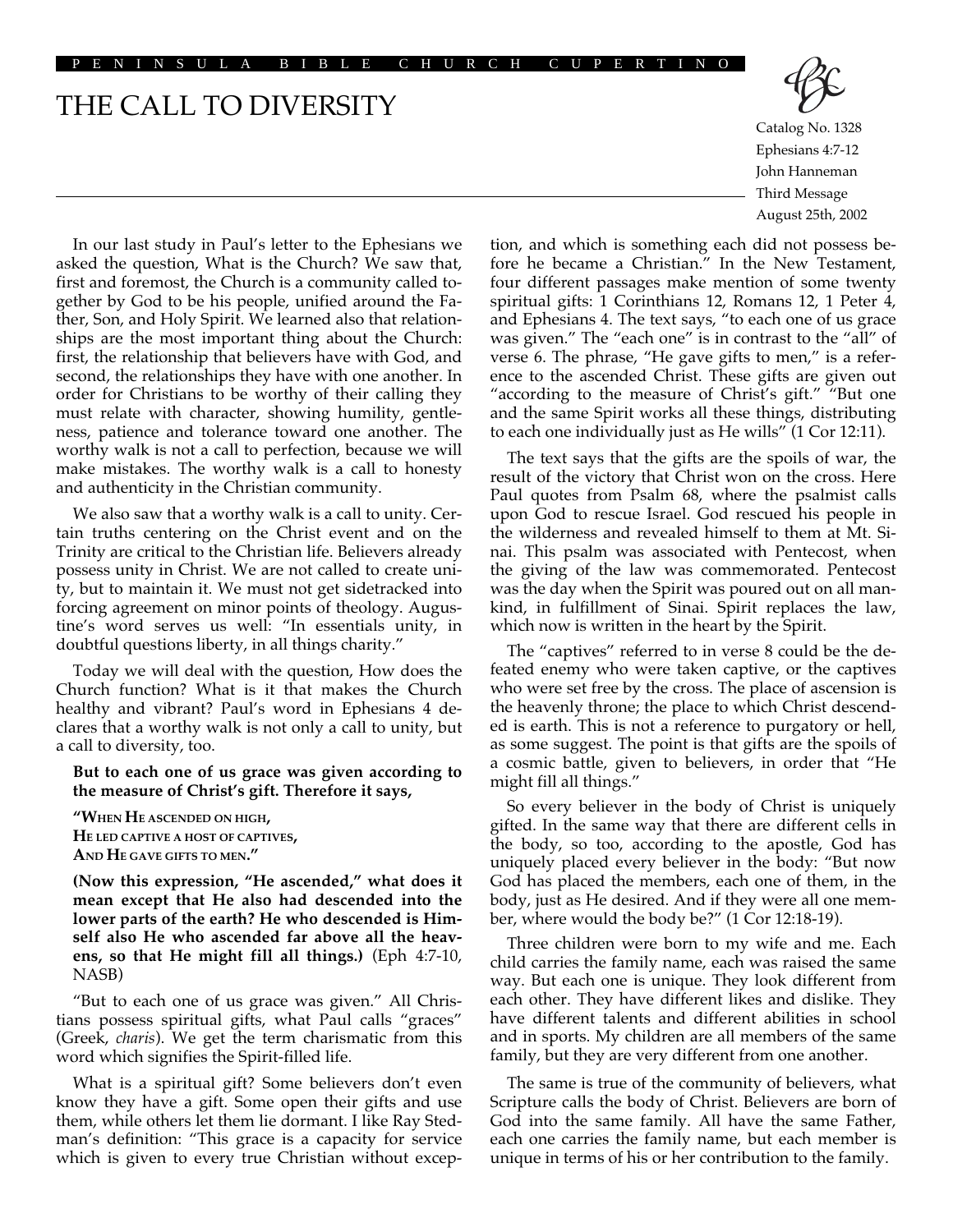Sibling rivalry is a big problem in many families. When one family member gets attention and praise, others try to imitate their behavior. But the fact is each one is unique. It is this uniqueness that frees us from comparing and competing in the Church. No one will function exactly like us. What works for one will not work for another.

Every believer is significant because he or she makes a contribution to the whole body. Listen to how Paul puts it, in 1 Corinthians: "The body is not one member, but many. If the foot says, 'Because I am not a hand, I am not a part of the body,' it is not for this reason any the less a part of the body. And if the ear says, 'Because I am not an eye, I am not a part of the body,' it is not for this reason any the less a part of the body. If the whole body were an eye, where would the hearing be? If the whole were hearing, where would the sense of smell be?" (1 Cor 12:14-17).

No one can say, "There is no need for me." If you say you don't have a contribution to make, that is simply a form of pride or self-pity. It is a lie that you need to confront. You may feel insignificant but you are not. You are essential to the proper working of the body.

On the other hand, every believer needs other members of the body. No one is to be self-sufficient or selfcontained. No one can say they have no need for others. This too is a lie that is rooted in pride and selfdeception. The world says that we have to be multitalented and multi-gifted, but the truth is that we are good at some things and not very good at others. We need to be honest enough to know ourselves, humble enough to ask for help, and courageous enough to make hard choices about what we should do and what we should not do. One thing that is contributing to the high level of stress and depression in this valley is the feeling that we have to do everything.

As we have noted, there are some twenty unique gifts mentioned in the N.T.—and this is probably not a comprehensive list. The gifts fall into three categories: support gifts, working gifts, and sign gifts. Ephesians 4:11- 12 introduces the support gifts.

### **And He gave some as apostles, and some as prophets, and some as evangelists, and some as pastors and teachers, for the equipping of the saints for the work of service, to the building up of the body of Christ.** (Eph 4:11-12)

All of these gifts could be called speaking or equipping gifts. The word "equipping" was used of setting a broken bone or mending a fishing net. It has the notion of proper functioning or utilization.

Apostles were men who saw the Lord, while prophets laid down the Word of God. Even though some people today might be gifted similarly, the gifts of apostleship and prophecy were speaking gifts given in the first century.

Evangelists are believers who are gifted in bringing

people to Christ. They seem to always be in situations where they are asked to witness to their faith. Their passion is for the unbelieving world. While all Christians are to be evangelists, some are especially gifted in leading people to Christ.

The gift of pastor-teacher is a single gift. Every pastor must be a teacher, but not every teacher is a pastor. At first glance you might think that the pastor is charged to do three things, but the grammar here makes it clear that it is the pastor's function to equip the saints, and then the saints in turn do two things: they perform the work of the ministry and build up the body.

This is contrary to the way many churches operate. Some bodies hire a pastor to do all the work, while the congregation just observes. The pastor takes care of the church, mows the lawn, prints the bulletin, etc. But all this activity leaves him no time to study the Word of God. The biblical view of ministry is that every saint is gifted. All have a capacity to be involved in the ministry. It is the responsibility of the pastor to equip and the job of the saints to work and serve.

The pastor is a coach, not a player. He walks the sidelines, assisting and encouraging the players. He helps the saints find where they are best suited to play. He disciplines them so that they develop. He makes sure they are at the training table so that they are well fed.

The second category of gifts is working or service gifts. There are eleven of them. Because of time constraints, I will cover them briefly.

The gift of administration involves the ordering or guiding of the body. The word means to steer, pilot, or guide.

Discernment is the gift of being able to distinguish truth from error. A person with this gift can pinpoint the fine line between what is true and what is false.

Exhortation is the gift of coming alongside someone to lift his spirits. The very presence of a man or woman possessing this gift encourages people spiritually.

Faith is the gift that sees something that needs to be done, and although it looks impossible, goes ahead and does it. One who has this gift of faith takes the body of Christ into new territory.

Giving is not just a reference to contributing money, but making a spiritual impact that touches people's lives. When resources are given they have a spiritual impact on the recipient.

Helps is a wonderful gift. A man or woman possessing this gift helps share the load with people who need a helping hand, not just lifting a physical or emotional load but being a spiritual blessing as well.

Knowledge is the gift of being able to mine the deep things of Scripture in order to edify others.

Many gifts of leadership are necessary for any local church to function properly, whether they are operating in a formal leadership position or not. In our singles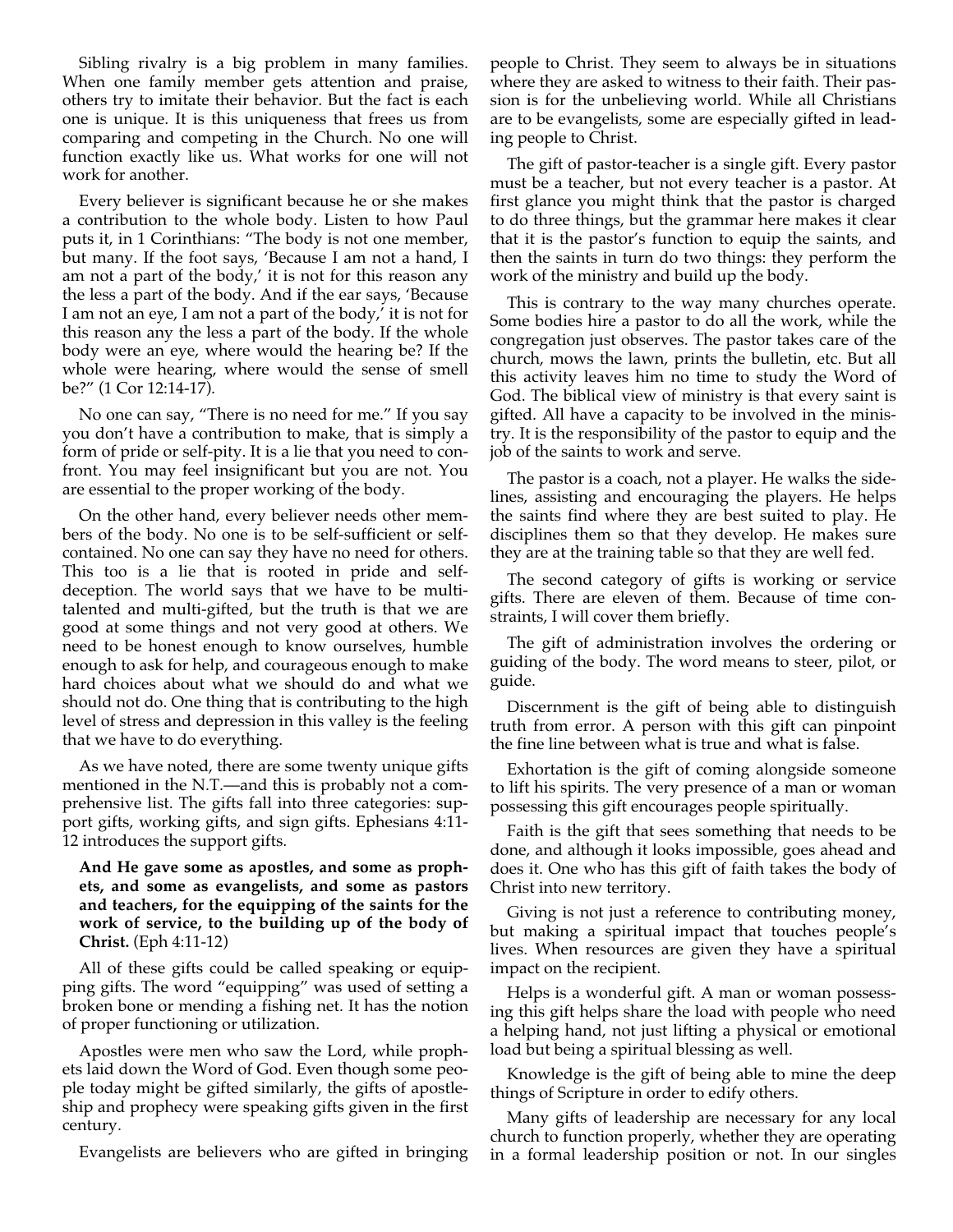group of fifty or sixty people we need five or six gifts of leadership for the group to really be a community. Because we have a diverse church body both ethnically and economically, we need gifts of leadership functioning in many different arenas.

Mercy is the capacity to show compassion to the hurting. People with this gift come alongside others who are struggling, perhaps hospitalized, and pour out their hearts toward them.

The gift of service is simply the ability to serve and bless people. This is the ministry of the deacons, who involve themselves in the lives of people in many different ways.

Wisdom is the gift of being able to put into effect the things we have learned and implement them in practical situations. It is important for elders to have this gift. They see through all the options, draw on Scripture, and suggest a conclusion. When the elders speak, everyone knows that the Spirit is working.

These gifts are absolutely critical to the proper working of a local body of believers. Here in PBCC some of these gifts tend to be diminished at times, as we seem to elevate the speaking and teaching gifts to the detriment of the serving gifts. This is one reason why the Yucatan ministry trip is so valuable every spring. It is largely a serving, not a speaking ministry.

The last group is sign or authenticating gifts, i.e., tongues, interpretation of tongues, healings, and miracles. These gifts seem to be focused on unduly in our day. All spiritual gifts are not miraculous gifts, however. John the Baptist did no miracles, yet Jesus said that no man was greater than John.

Sign gifts are given to authenticate the word of the gospel. In all of biblical history there were only four periods in which miracles occurred: Moses, the Prophets (primarily Elijah and Elisha), Jesus, and the apostles. There were also four epochs of revelation: law, the prophets, the gospels (which record the life of Jesus), and the letters of the apostles. Miracles authenticated each new stage of revelation.

I believe that God is doing miraculous things today, but we are most likely to see evidence of sign gifts where the gospel is making new inroads and where the written Word requires authentication. We must remember that all the gifts are for the common good. They are not an end unto themselves. Where we have the revealed word of God we don't need more signs; we need to be obedient to what we already know.

These then are the spiritual gifts that Paul lists here in Ephesians and elsewhere in the New Testament.

As every believer is responsible to discover his or her spiritual gift and begin using it, let me make the following suggestions:

# **1. A spiritual gift is different from a natural talent.**

Just because you are a schoolteacher doesn't mean

you have the spiritual gift of teaching. Just because you run a corporation doesn't mean that you have the spiritual gift of leadership. In fact, God may gift us in areas where we think we are weak.

# **2. It is likely that believers do not have a single gift, but a cluster of gifts.**

We may have one primary gift, but we probably have parts of other gifts, therefore, our gifts will not match up perfectly with someone else's. We need to dare to be different.

### **3. To discover your gift, start with your desires.**

God doesn't call you to do something that makes you miserable. Go ahead, experiment with the things you like doing. We discover our spiritual gifts in the same way that we find which sports we like, our major in school, or our career path. We do not know how we function or even what we like until we experiment. If we begin responding to needs, God will direct us.

### **4. Spiritual gifts need to be developed, exercised, and practiced.**

Just because we have a particular gift doesn't mean there won't be effort involved. We need to develop and work on the areas in which we are called to serve.

#### **5. We need to encourage one another in the development of our gifts.**

Let us encourage each other by confirming what we see God doing in particular situations. We should tell people how we see God using them or how we are blessed spiritually by their service. Sometimes this means being honest with people about the ways in which we feel they are not gifted. This is good for the body of Christ.

# **6. Look for ways to discover and exercise your gifts at work.**

We don't have to save our gift for church or church people. Our gift will function very well at work, which is an excellent environment in which to develop our gifts. When we unleash our gifts at work, then our work becomes ministry.

# **7. Do not become impatient, because gifts take time to discover.**

When we come to Christ we don't get a manual telling us what our gifts are. Some gifts lie dormant until we discover what they are, so we should not become discouraged.

# **8. When you discover your gift, build your life around it.**

We don't have to do everything. There will always be too many needs to meet and too many things we want to do. We have to decide between better and best. Don't build your gifts around your life; build your life around your gifts.

# **9. Using our gifts should be a source of joy and ful-**